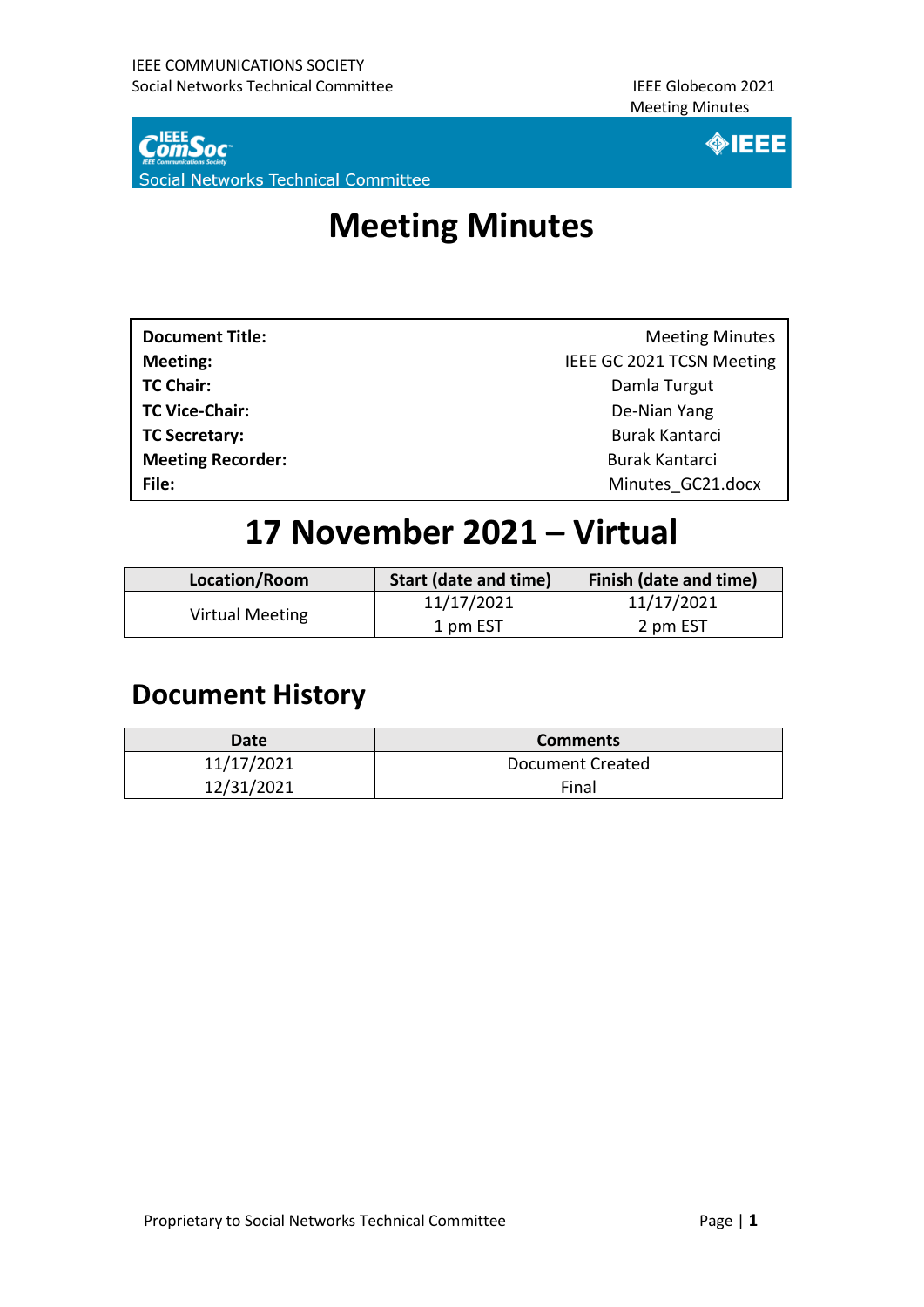### **Purpose of Meeting**

Annual meeting of the IEEE Social Networks Technical Committee (TCSN) which took place in the context of IEEE Globecom 2021 (virtually).

### **Agenda**

| <b>Item</b> | <b>Topic</b>                                       |
|-------------|----------------------------------------------------|
| 1.          | Welcome and Introduction                           |
| 2.          | Approval of the Agenda                             |
| 3.          | Approval of Meeting Minutes IEEE ICC 2021 (online) |
| 4.          | Scope of TCSN                                      |
| 5.          | TCSN members and recognitions                      |
| 6.          | <b>TCSN Status</b>                                 |
| 7.          | Journal Activities                                 |
| 8.          | Volunteers for the SAC tracks in GCs and ICCs      |
| 9.          | Newsletter                                         |
| 10.         | Special Interest Groups (SIGs)                     |
| 11.         | Awards & IEEE ComSoc Student Competition           |
| 12          | Other Business/Adjournment                         |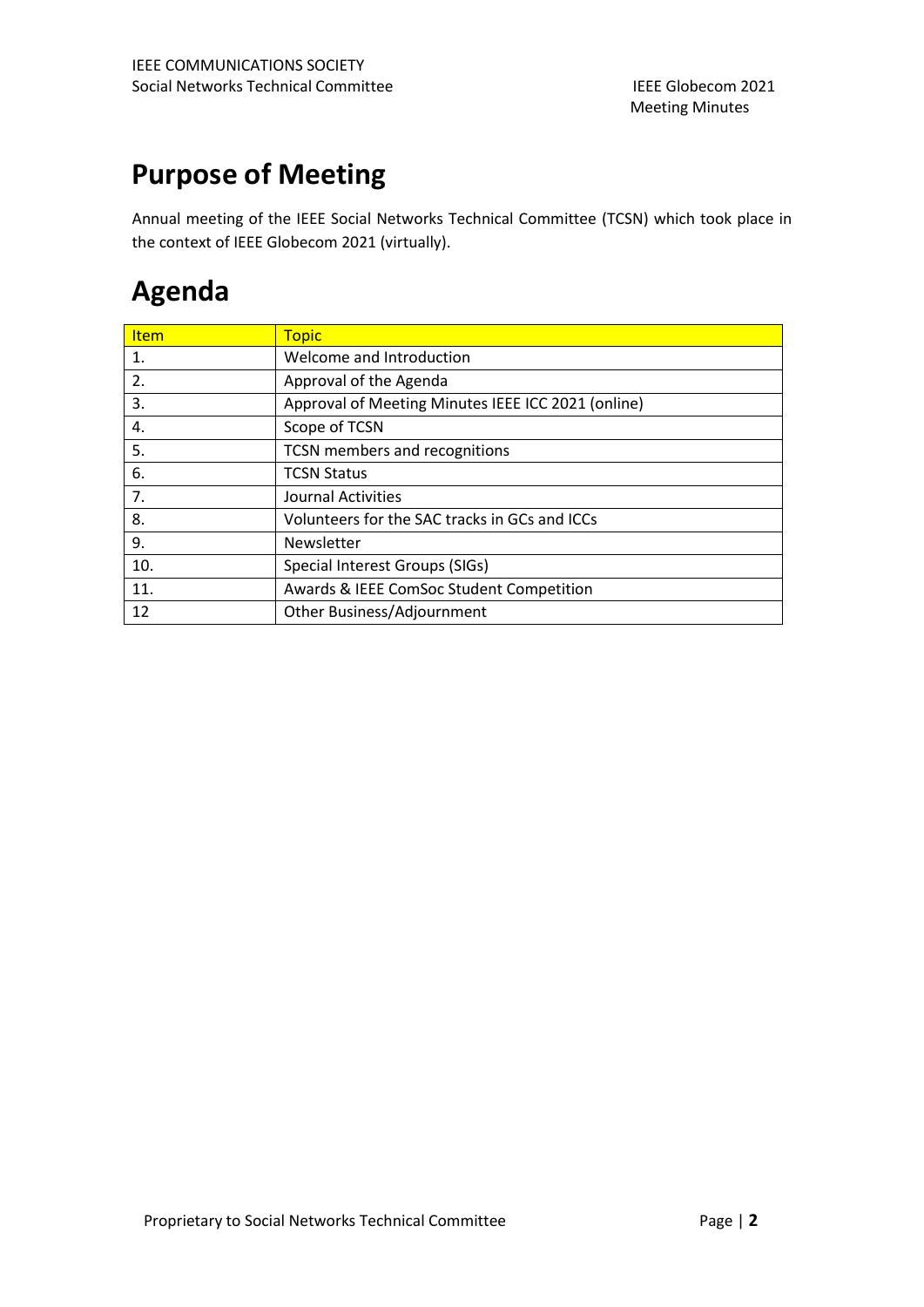### **List of Participants**

| <b>Name</b>              | <b>Affiliation</b>                                             |
|--------------------------|----------------------------------------------------------------|
| Abd-Elhamid M. Taha      | Alfaisal University, KSA                                       |
| Abderrahim               |                                                                |
| Benslimane               | Avignon University, France                                     |
| Ahmed Omara              | University of Ottawa, Canada                                   |
| Aldri Santos             | University of Minas Gerais, Brazil                             |
| Anna Maria Vegni         | Roma Tre University, Italy                                     |
| Barbara Guidi            | University of Pisa, Italy                                      |
| <b>Burak Kantarci</b>    | University of Ottawa, Canada                                   |
| Charalampos Patrikakis   | University of West Attica, Greece                              |
|                          | IEEE ComSoc Industry Outreach & Technical Activities Director, |
| Cyn Sikora               | <b>USA</b>                                                     |
| Damla Turgut             | University of Central Florida, USA                             |
| De-Nian Yang             | Academia Sinica, Taiwan                                        |
| Didem Cicek              | University of Ottawa, Canada                                   |
| Eirini Eleni Tsiropoulou | University of New Mexico, USA                                  |
| Frank Li                 | University of Agder, Norway                                    |
| Jinxin Liu               | University of Ottawa, Canada                                   |
| Melike Erol-Kantarci     | University of Ottawa, Canada                                   |
| <b>Murat Simsek</b>      | University of Ottawa, Canada                                   |
| Neeli Prasad             | Trusted Mobi, "VehicleAvatar Inc", USA                         |
| Symeon Papavassiliou     | National Technical University of Athens, Greece                |
| Valeria Loscri           | Inria Lille, Nord Europe, France                               |
| Vincent Chan             | MIT, USA                                                       |

### **Meeting Minutes**

#### **1. Welcome and Introduction**

Damla Turgut (TCSN chair) opened the meeting and welcomed the participants. The meeting was held online due to the COVID-19 situation. Vincent Chan (ComSoc President) attended the meeting.

#### **2. Approval of the Agenda**

The agenda was presented to the attendees and approved.

#### **3. Approval of Meeting Minutes IEEE ICC 2021 (held online)**

The committee unanimously approved the minutes of the last TCSN meeting at IEEE ICC 2021. The minutes are also available online at the TCSN website.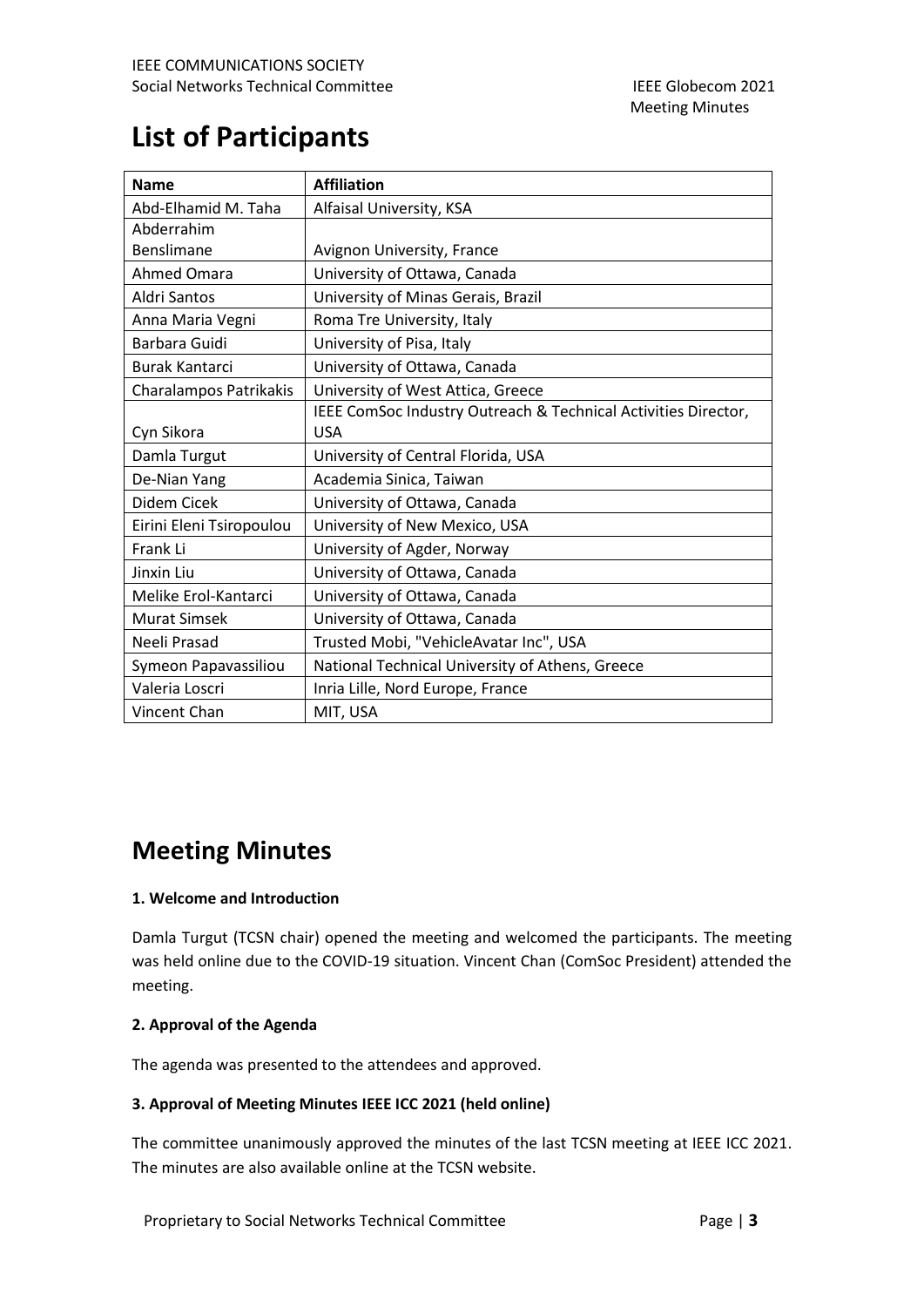#### **4. TCSN Scope**

Damla explained the TCSN scope and domains of interest, as well as members' involvement. She explained the nomination procedure for TC members to participate in conferences, endorsements, member elevation, and a nomination for distinguished lecturer appointments.

#### **5. TCSN Members and Recognitions**

Damla explained the definition of TC membership according to TCSN P&Ps: any ComSoc member who has been active in the TC activities for the past three years, can be a member of the TCSN. It is also necessary to subscribe to the TCSN mailing list. Accordingly, a TC member shall attend (physically present or by teleconference) three or more of the prior six regular scheduled TC meetings for the past three years, cast informed votes on TC business, and be encouraged to assist in the conduct of TC business. Individuals who are not ComSoc members are also welcome to participate in TC activities; however, they cannot be named TC members but collaborators.

Recognitions of TCSN members since the last meeting have been introduced by the Chair.

Prof. Burak Kantarci, University of Ottawa, Canada: Steering Committee Member, IEEE BlackSeaCom [starting 2022]; Steering Committee Chair, IEEE CAMAD [starting 2022]

Prof. Damla Turgut, University of Central Florida, USA; Chair-Elect of the IEEE Technical Committee on Computer Communications (TCCC) (2022-2023); IEEE INFOCOM 2021 Distinguished TPC Member

Damla has also presented the invited talks, DL lectures, and panels that TCSN members have been involved. These include:

**Prof. Damla Turgut**, University of Central Florida

Invited Talk:

– "Humans, AI, and IoT", at the IoT Connect Symposium, co-located with IEEE Canadian Conference of Electrical and Computer Engineering (CCECE 2020), September 17, 2021.

IEEE ComSoc Distinguished Lectures:

- "Physical and computational modeling of smart homes," Hosts: IEEE Buffalo Section Chapter, Rochester Section Jt. Chapter, and Syracuse Section Jt. Chapter, November 4, 2021.
- "Communication, computation, and privacy trade-off in machine learning for smart environments," Hosts: Atlanta Section, Sacramento Valley Section, New York Section, Central Texas Section, Jamaica Section, Buenaventura Section, November 15, 2021.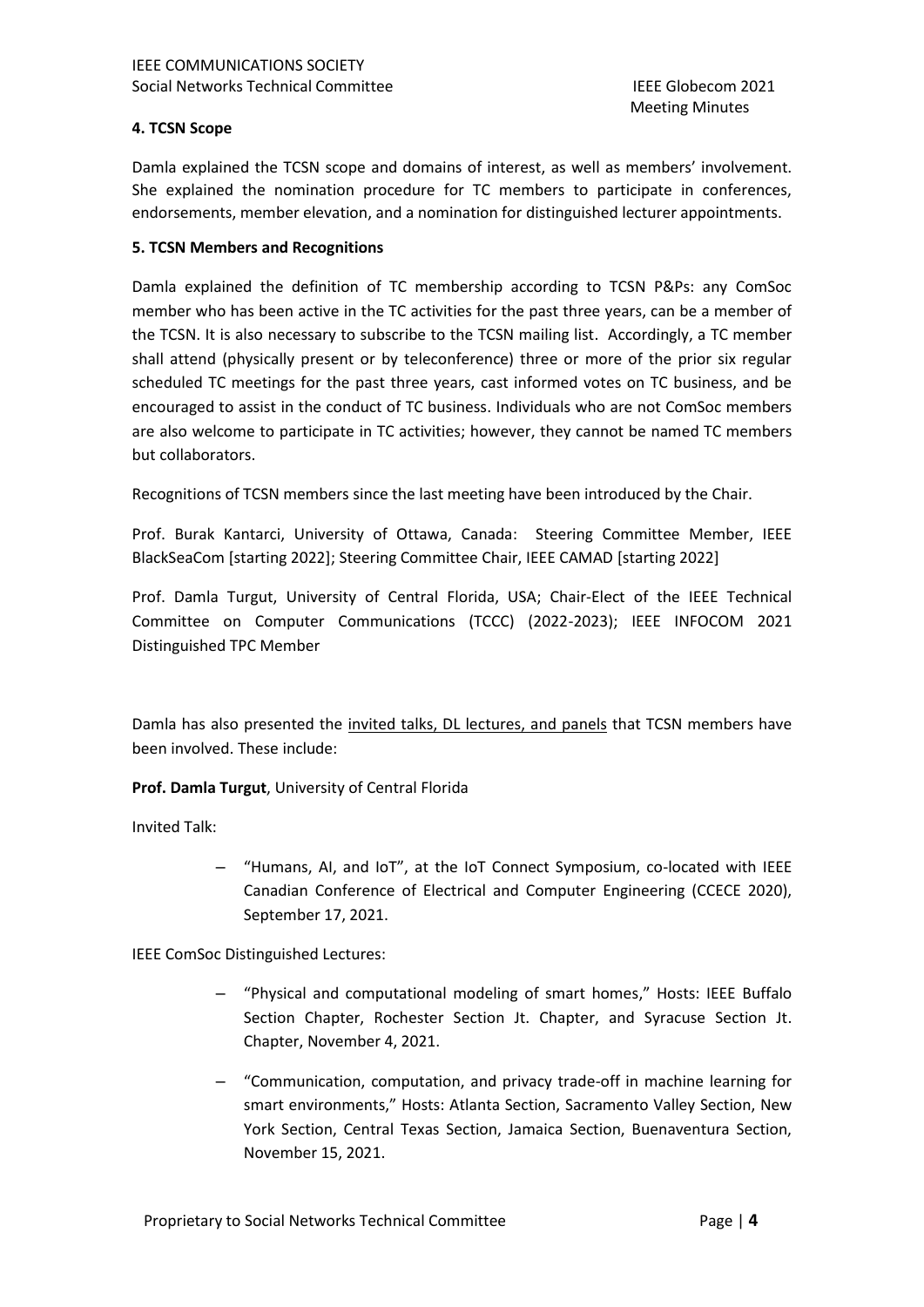#### **Prof. De-Nian Yang**, Academia Sinica, Taiwan

– Optimizing Pandemic Containment for COVID-19 by Social Network Analysis, IEEE Asia-Pacific Network Operations and Management Symposium (APNOMS), September 2021 [DEP]

**Prof. Burak Kantarci**, University of Ottawa, Canada

- AI-Backed Security and Resilience for Cyber-Physical Systems, ACM Distinguished Lecture at Ryerson University, Canada 25 October 2021
- AI-Backed Security and Resilience for Cyber-Physical Systems, ACM Distinguished Lecture at Universidade Federal de Minas Gerais, Brazil, 19 August 2021
- Artificial Intelligence-Backed Security and Resilience for Cyber-Physical Systems, Sheffield University (Invited Talk)
- Adversarial Machine Learning-Driven Fake Task Anticipation in Mobile Crowdsensing Systems. IEEE Congress on Intelligent and Service-Oriented Systems Engineering (Invited Talk)
- Empowering Artificial Intelligence Against Adversarial Patterns in the IoT Sensing Systems. Workshop on Wireless Intelligent Secure Trustable Things: bringing IoT and AI together in IEEE 7th World Forum on Internet of Things (WF-IoT), June 2021 [Keynote]
- "AI-Backed Threat Modeling and Defense Strategies in IoT Sensing". IEEE International Workshop on Decentralized AI and Computing on IoT, July 2021 [Keynote]
- "The Role of Artificial Intelligence in Dependable Cyber-Physical Systems" IEEE Computer Society YP Global Congress, 23 October 2021 [Invited Talk]

#### **6. TCSN Status**

Damla presented the status of the TC. The mailing list currently has 938 subscribers. The website is active and up to date. Email address for interaction with members was provided along with subscription information. TCSN is also active in social media. Links to Twitter, LinkedIn, and Facebook were also provided.

#### **7. Journal Activities**

TCSN has been involved in organizing several special issues. These include:

IEEE Access SI Collaborative Intelligence for Internet of Vehicles (2021)

- o Guest editors: Celimuge Wu, Soufiene Djahel, Damla Turgut, Sidi-Mohammed Senouci, Lei Zhong
- o In the process of preparing the SI editorial (~25% acceptance rate)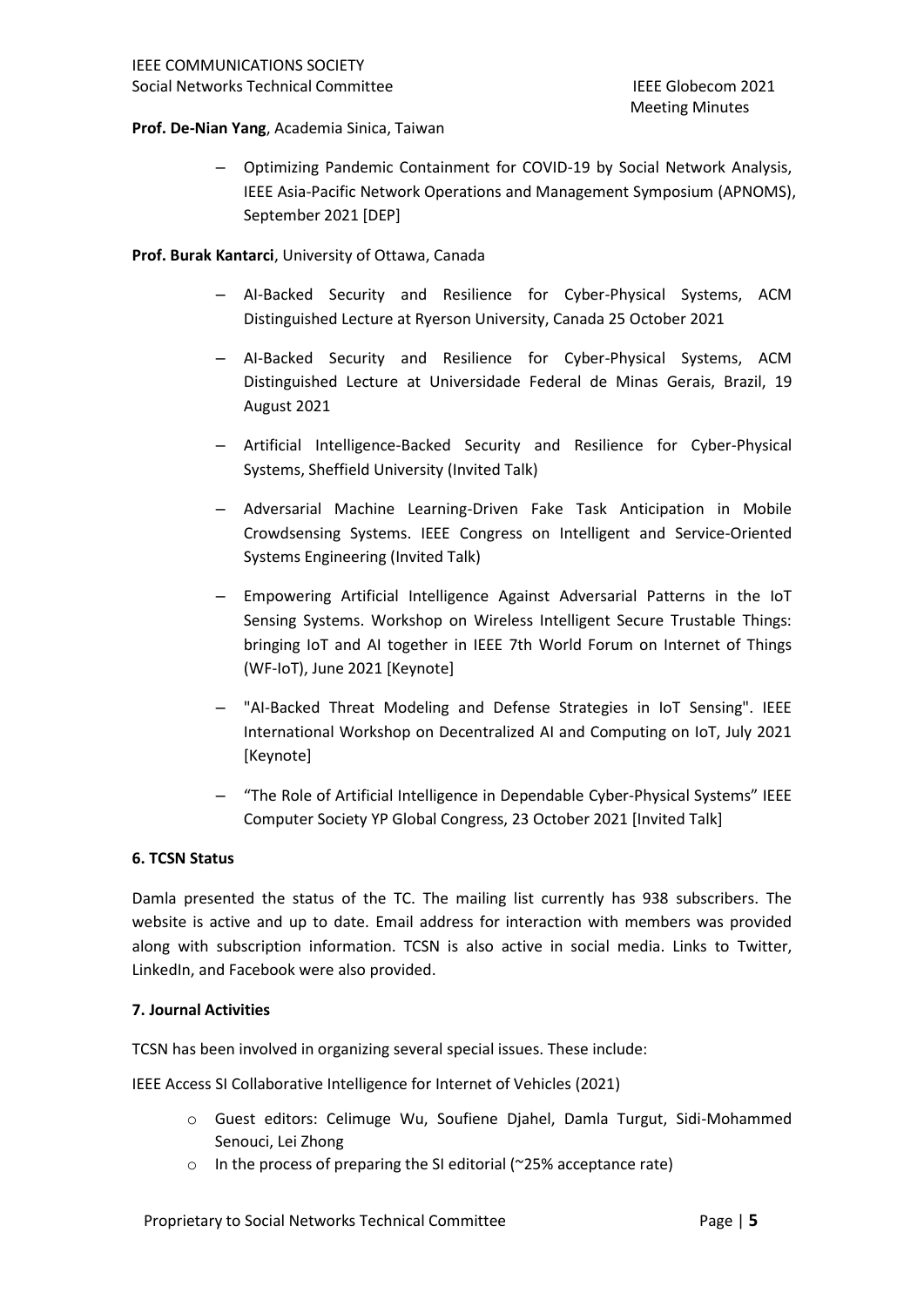Meeting Minutes

IEEE Trans. on Green Communications and Networking SI Collaborative Intelligence for Green Internet of Things in the 6G Era

- o Guest editors: Celimuge Wu, Kok-Lim Alvin Yau, Zonghua Zhang, Damla Turgut, Shiwen Mao
- o Submission deadline: December 10, 2021
- o Publication: June 2022

IEEE IT Professional (2021) SI Information Hygiene and the Fight against the Misinformation Infodemic

- o Guest editors: George Loukas, Stephen J. Andriole, San Murugesan
- o Publication: March 2022

IEEE Transactions on Computational Social Systems (2020-2021) SI Computational Social Systems for COVID-19 Emergency Management and Beyond

- o Guest editors: De-Nian Yang, Damla Turgut, Neeli Prasad, etc.
- o Publication: August 2021

IEEE Communications Magazine (2020-2021) SI Networking Technologies to Combat the COVID-19 Pandemic

- o Guest editors: Valeria Loscrí, Anna Maria Vegni, De-Nian Yang
- o Submission Deadline: 1 January 2021
- o Publication: September 2021

IEEE Transactions on Network Science and Engineering (2020-2021) SI Healthcare Social Analytics

- o Guest Editors: Ebrahim Bagheri, Fattane Zarrinkalam, Diana Inkpen, Daniel Dajun Zeng, and Christopher C. Yang
- o Submission Deadline: 1 November 2021
- o SI Computing and Networking for Cyber-Physical-Social Systems
- o Guest editors: Hai Jiang (Lead), A. B. M. Shawkat Ali, Beniamino Di Martino, and Bernady O. Apduhan
- o Final Accepted Manuscript Due: 15 July 2021

#### **8. Volunteers for the SAC tracks in GCs and ICCs and other activities**

Damla presented the volunteers of the TC for future conferences. These include:

- ICC 2022 Seoul: Rep: Abderrahim Benslimane
- GC 2022 Rio de Janeiro: Rep: Neeli Prasad
- ICC 2023 Rome: Rep: Rep: De-Nian Yang

Proprietary to Social Networks Technical Committee Page | 6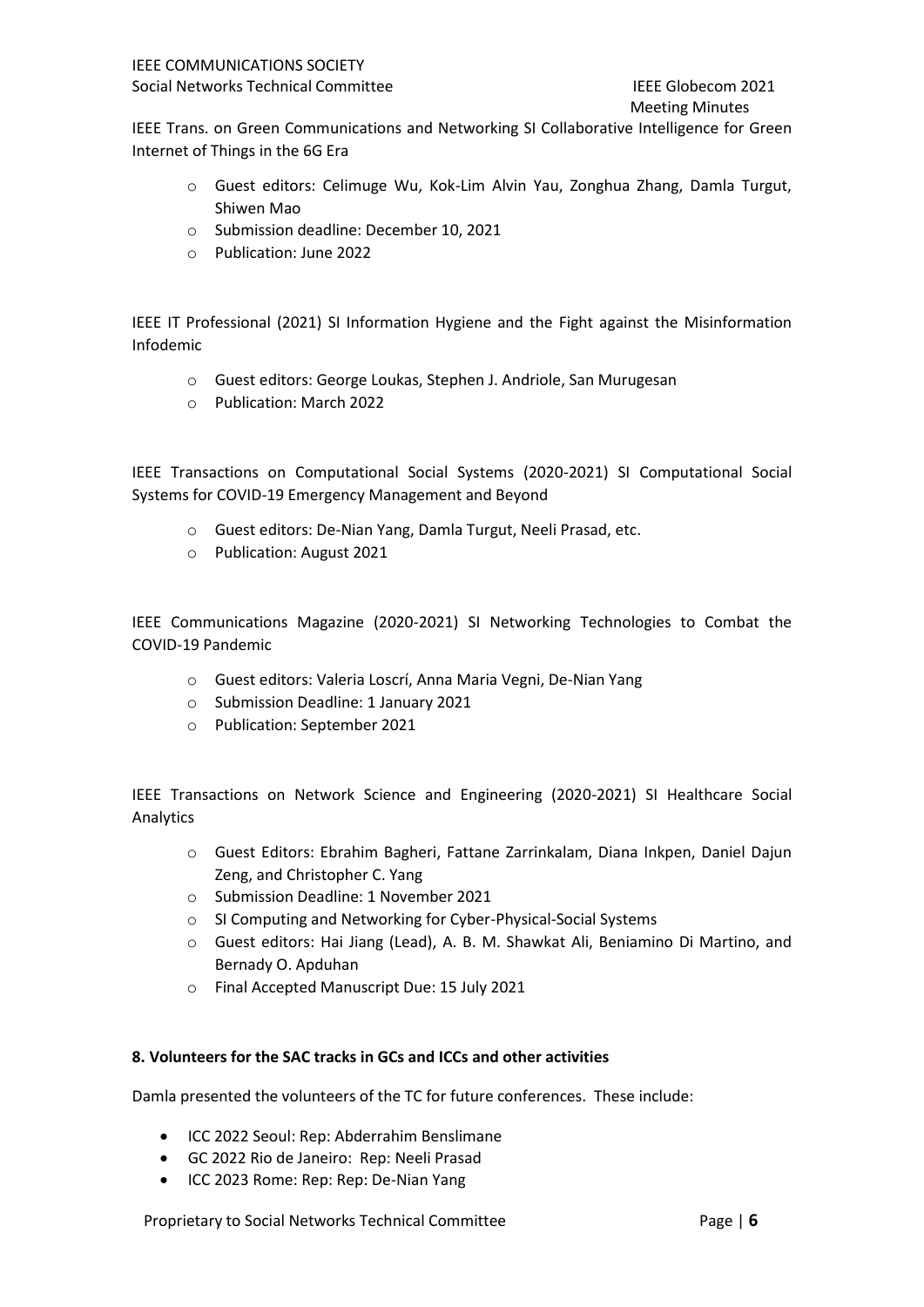# Meeting Minutes

Active TC members are sought for the SN track of the SAC symposium in ICC/Globecom. Damla has explained the goals and responsibilities of track chairs in future conferences: Update topics in CFP. Advertise the CFP on social media. Advertise the CFP to the authors of the previous symposiums. Advertise the CFP to the authors of previous ICCs and GCs. Regional mailing lists. Update TPC members in TCSN (we need to incentivize new people)

TCSN volunteers were also introduced. Current voluntary positions are as follows:

- Web: De-Nian Yang (Academia Sinica)
- Newsletters: Anna Maria Vegni [Twice a year at ICC and Globecom]
- Membership development: Eirini & Burak
- Awards Committee: TCSN will keep working on this. Diversity is a key objective when forming and running the awards committee.
- Industry liaison: Charalampos Patrikakis
- Liaison to ComSoc Standardization Board: Charalampos Patrikakis
- Prof. Vincent Chan mentioned that IEEE is collaborating with industry in Silicon Valley to discuss which topics should be standardized and how to do it.
- Liaisons to TSCBD: Shui Yu (University of Sidney)
- Marketing: Neeli Prasad and De-Nian Yang

#### **9. Newsletter**

The newsletter is published twice a year in ICC and Globecom. 7 Issues have been published so far. De-Nian, Neeli, and Damla were the editors in 5, 6, and 7. Contents of the latest newsletter were presented to the attendees and feedback was asked.

#### **10. Special Interest Groups (SIGs)**

TCSN calls for Special Interest Groups. Interested members should contact TCSN officers with a scope, proposed activities, and a liaison to other TCs. TCSN will support SIG activities by technically co-sponsoring workshops and conferences, promoting seminars and talks, and organizing special issues in journals.

There is a call for interest in liaison with other TCs. Interested members are encouraged to contact TCSN officers. The objective is to promote joint activities of interest, coordinate initiatives, and organize special issues in journals.

#### A new SIG was presented. **SIoA SIG: Social Internet of Anything**

Sig Officers include Anna Maria Vegni (Chair), Valeria Loscri (Co-Chair) and Abderrahim Benslimane (Senior Advisor).

The Scope of SIoA SIG is as follows: The Social Internet of Anything Special Interest Group (SIoA SIG) of the IEEE Technical on Social Networks (SN) promotes research and development in emerging areas of social networking applied to communication networks, ranging from traditional IoT networks, including Internet of Vehicles, Internet of Flying devices, Internet of Medical devices, till Internet of People, where social features are relevant and exploitable for communication and networking purposes. Due to this huge application field, not limited to IoT,

Proprietary to Social Networks Technical Committee Page | 7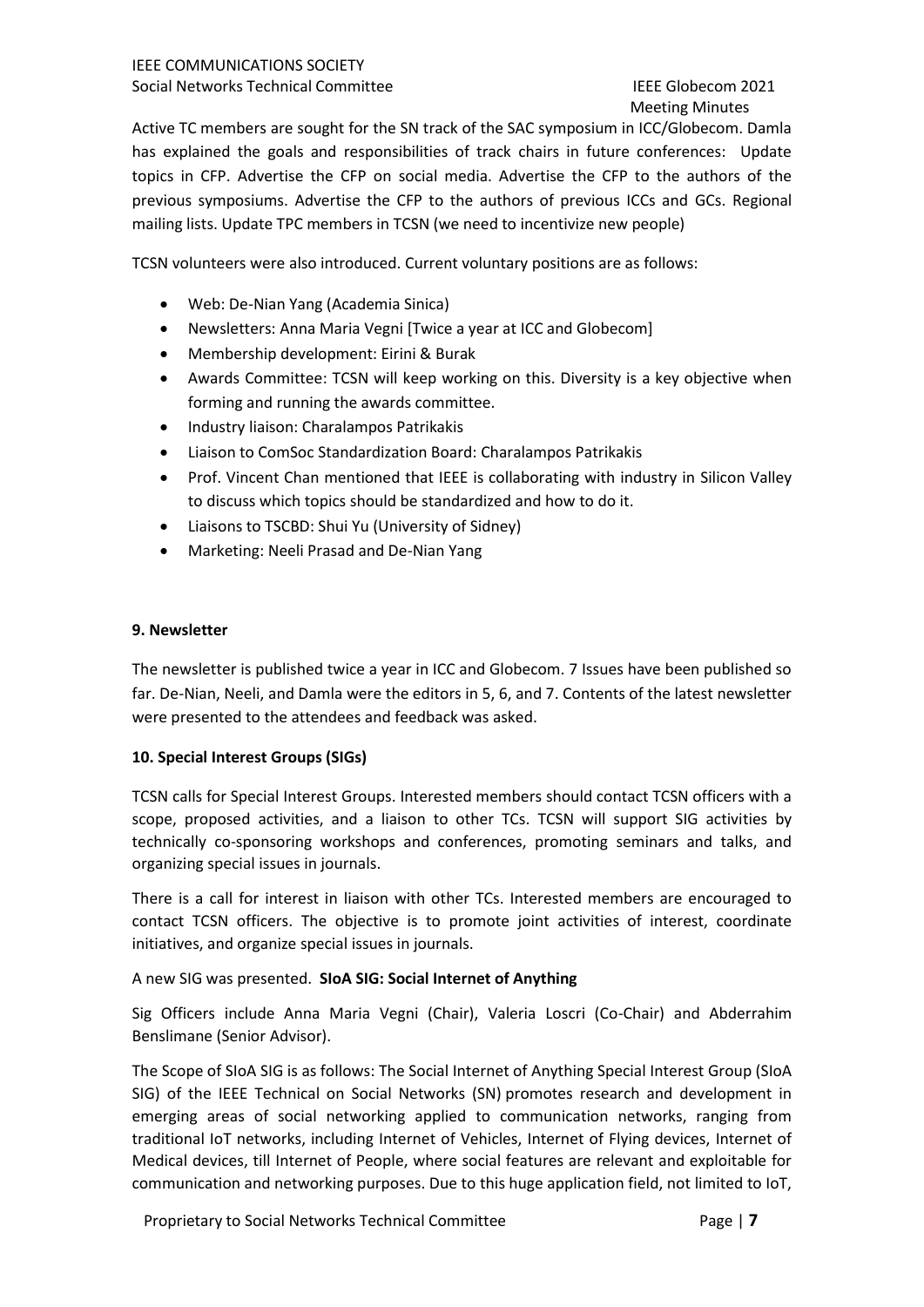# Meeting Minutes

and since social aspects can find applicability in different fields, we extend the definition of Social IoT to Social Internet of Anythings. In this context, we are aware that new threats can emerge and make the SIoA more vulnerable to cyber-attacks. The SIoA will focus on research activities on all these aspects. SIoA SIG aims to provide a platform for researchers and practitioners from academia and industry to discuss relevant topics and exchange views on the important issues of SIoA provisioning, social networking and connectivity, social community detection and prediction, social ties and hub nodes for communication networks, cross-layer design and inter-operability between communication networks and social networks. It will also assist the TCSN by organizing and supporting ComSoc-sponsored conferences and workshops, special issues and feature topics of relevant journals.

#### **11. ComSoc Standardization**

ComSoc standardization activities. ComSoc standards activities, including standards development and standardization programs development, are restricted to communications, networking, and related fields, as defined in the scope of the Society and the charters of its Technical Committees. A new proposal was presented in collaboration with TCIIN (Periklis Chatzimisios as the contact person).

The proposal is ActivityPub extension (W3C Recommendation 23 January 2018): a decentralized social networking protocol providing a client to server API for creating, updating, and deleting content, as well as a federated server to server API for delivering notifications and content.

Standard to represent data of Social Media content and Social Networks in an interchangeable compatible way, avoiding vendor lock-in and allowing users to migrate seamlessly from one SN platform to another, thus giving users actual control over their data.

#### **12. Awards**

TCSN will form an awards committee and establish new awards. A new policy is going to be set accordingly along with an ad hoc subcommittee to announce the awards and select awardees.

#### **13. Other Business**

De-Nian presented the results of a survey that was participated by TCSN members regarding TCSN's scope and future directions. The results are as follows: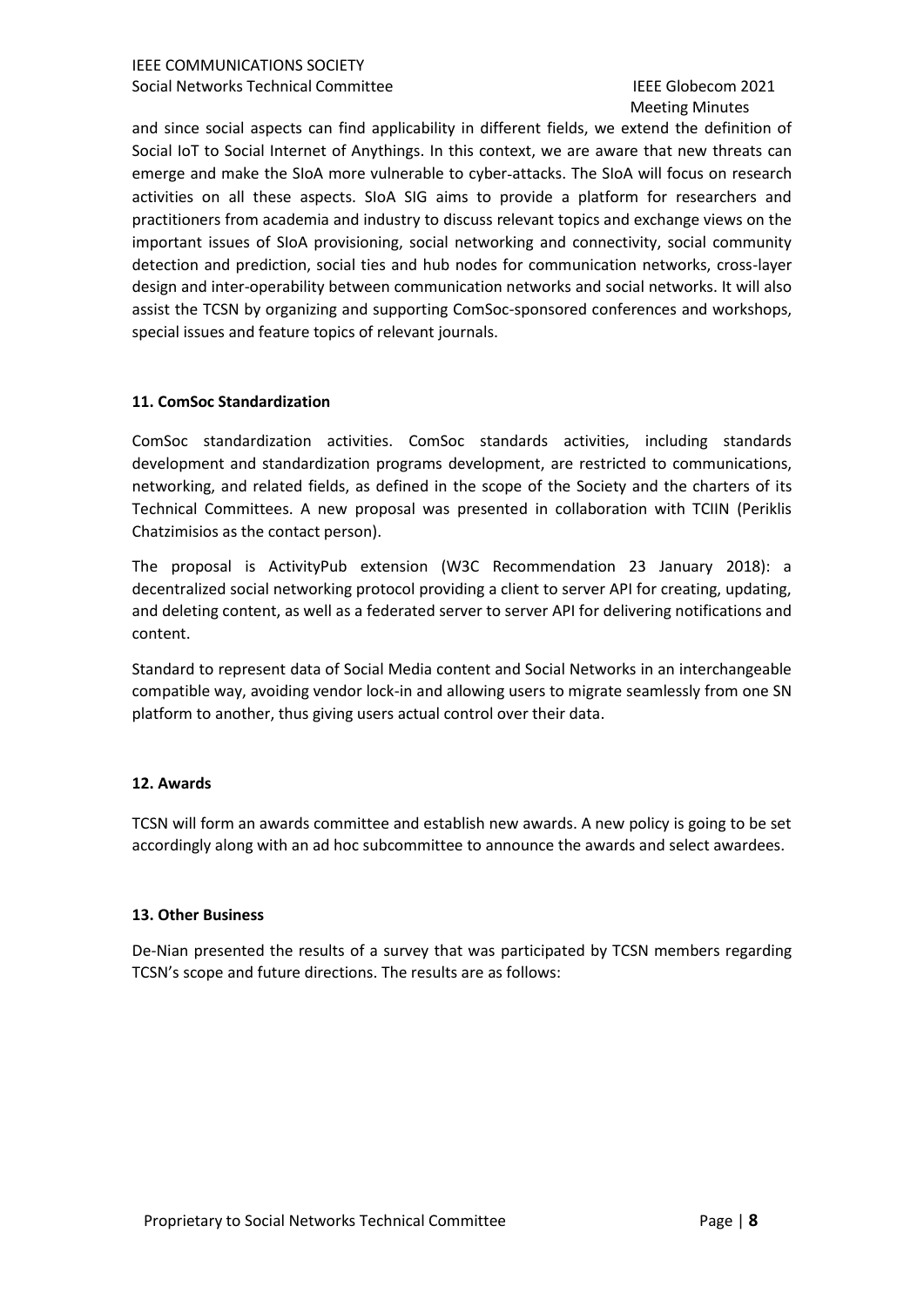#### IEEE COMMUNICATIONS SOCIETY Social Networks Technical Committee **IEEE** Globecom 2021

## Meeting Minutes

What are the promising future technological directions of interest to TCSN?



Those who selected "Other" wrote in Human behavioral modeling in complex systems, Decentralization, interoperability, data portability, and the decentralization of social media.



#### What are the better TC plans to pursue those directions?